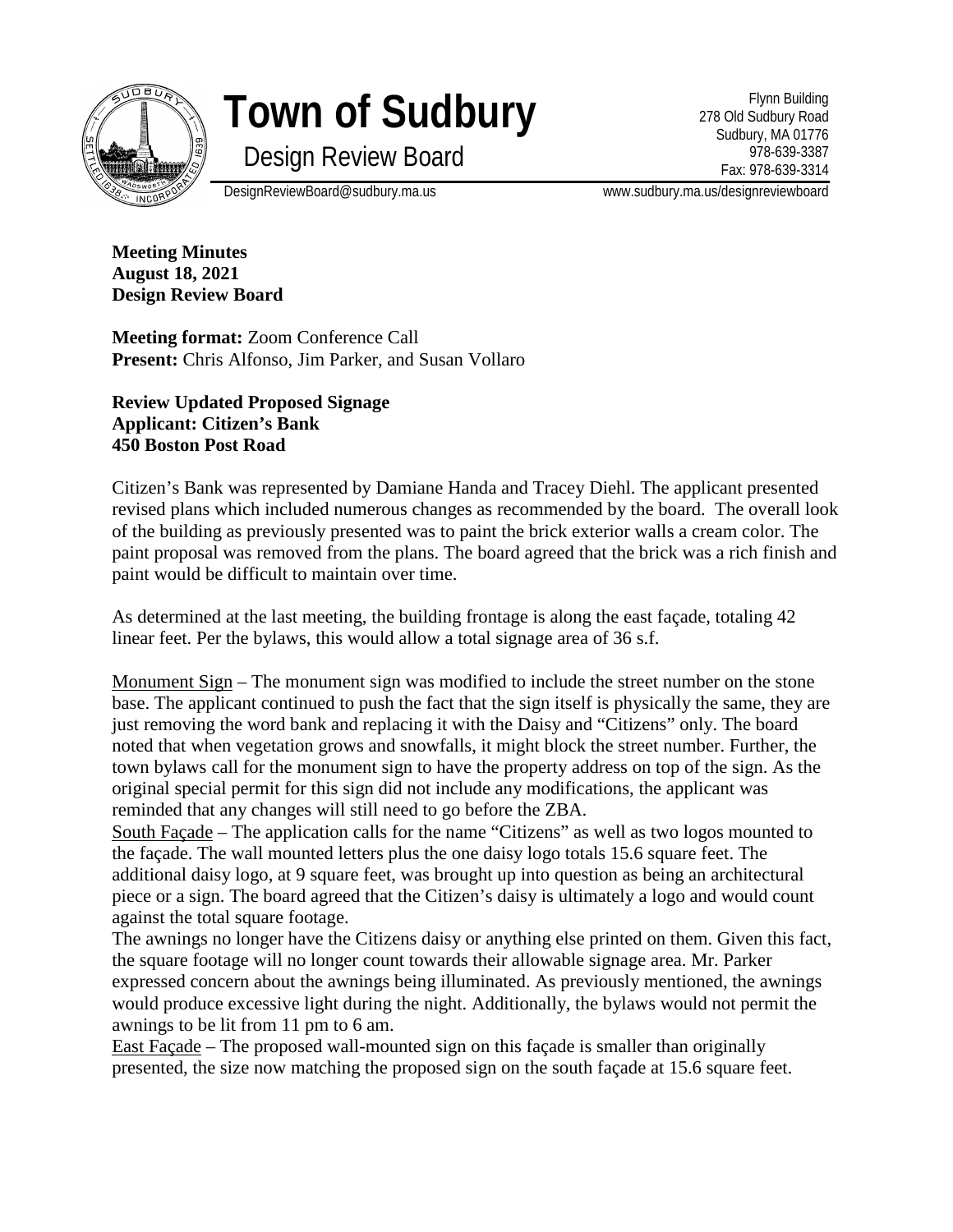**Meeting Minutes August 18, 2021 Design Review Board** Pg. 2 of 3

The applicant is also proposing a 20"x10" (1.4 s.f.) door plaque with the business name, hours, and other information. Section 3263 of the town bylaws permit a general directory sign no larger than one s.f.

The awning on the right of the entrance has been updated to not include the logo but will also be illuminated. The façade will not be painted as previously presented.

West Façade – Green Aluminum Composite Material will replace the clapboard siding at the small gable, and the existing sign will be eliminated.

The night drop surround will be replaced with a new green, non-illuminated surround. The existing ATM would have illuminated signage atop the unit. The applicant stated that only the ATM access side would be illuminated, but the business name and logo would be on two other sides. Mr. Parker expressed concern for the top illuminated box on top of the ATM. The top of the ATM would be technically internally illuminated which is prohibited by the bylaws. The applicant stated that this would be in the interest of safety and ATM identification. The ATM topper was explained as only having the white letters to be pushed through and illuminated, further indicating that the green area would be opaque. It was pointed out by the board that the Citizens logo does not need to be printed on all 3 sides of the ATM.

Additional Signage – The newly presented directional entrance sign has been simplified to include the word "Enter" with a directional arrow. The board stated again that the sign size needs be reduced further to conform with the bylaws. As presented, it is approximately 4.6 sq. ft. Per the bylaws, directional signs can be a maximum of two square feet. Mr. Parker also recommends that the word "ATM" and an arrow would be useful to customers who may not see the ATM upon entering the parking lot.

Another directional sign pointing to the drive-up ATM was proposed totaling 1.7 square feet. This size conforms to the bylaws.

The proposed signage square footage per this application is at 40.2 square feet, and therefore is 4.2 square feet more than what is allowed. This number includes the two 15.6 s.f. signs and the 9 s.f. logo.

The Board discussed the merits of the sign proposal. The proposed new total wall mounted size area appears to be less than is existing on the building. The board unanimously approved a recommendation for approval of the wall-mounted signs to the Zoning Board of Appeals. All approved this motion. The applicant was notified that the freestanding directional sign was much too large and could easily be made smaller. The directory sign was also larger than allowed.

Other Business:

## **The Board approved the minutes for the meeting dated July 28, 2021.**